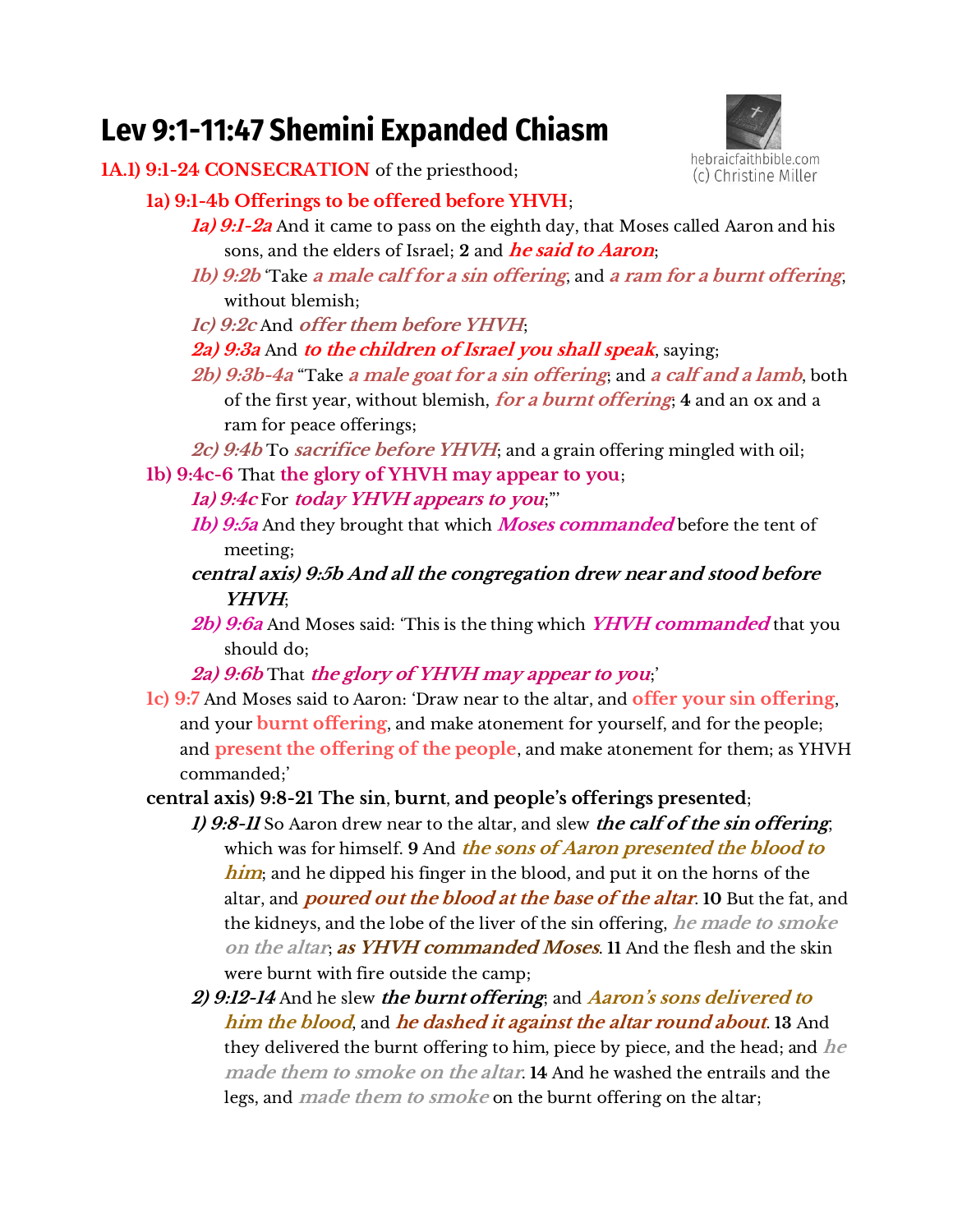- **3) 9:15-21** And **the people's offering vas presenteq**; and he took the goat of the sin offering which was for the people, and slew it, and offered it for sin, as the first. **16** And the burnt offering was presented; and he offered it according to the ordinance. **17** And the grain offering was presented; and he filled his hand from it, and **made it to smoke on the altar**, besides the burnt offering of the morning. **18** He also slew the ox and the ram, the sacrifice of peace offerings, which was for the people; and *Aaron's sons delivered to him the* **blood**, and **he dashed it against the altar round about**, **19** and the fat of the ox, and of the ram, the fat tail, and that which covers the entrails, and the kidneys, and the lobe of the liver. **20** And they put the fat on the breasts, and **he made the fat to smoke on the altar**. **21** And the breasts and the right thigh Aaron waved for a wave offering before YHVH; **as Moses commanded**;
- **2c) 9:22-23a** Aaron came down from **offering the offerings**;
	- **1a) 9:22a** And Aaron lifted up his hands toward the people, and **blessed them**; **central axis) 9:22b And he came down from offering the sin offering**, **and the burnt offering**, **and the peace offerings**;
		- **2a) 9:23a** And Moses and Aaron went into the tent of meeting, and came out, and **blessed the people**;
- **2b) 9:23b** And **the glory of YHVH appeared to all the people**;
- **2a) 9:24** And there came forth fire from before YHVH, and **consumed on the altar the burnt offering** and the fat; and when all the people saw it, they shouted, and fell on their faces;
- **1A.2) 10:1-7** Through them that are near to Me, **I MUST BE REGARDED AS HOLY**; {p}
	- **1a) 10:1** And Nadab and Abihu, the sons of Aaron, each took his censer, and put fire in it, and laid incense on it, and offered strange fire before YHVH, which **He had not commanded them**;
	- **1b) 10:2** And **there came forth fire from before YHVH**, **and devoured them**, and they died before YHVH;
	- **central axis) 10:3a Then Moses said to Aaron**: '**This is what YHVH spoke**, **saying**: "**Through them that are near to Me I must be regarded as holy**, **and before all the people I will be glorified**;"'
	- **2b) 10:3b-7a** The congregation to mourn **the burning which YHVH has kindled**; **1a) 10:3b** And **Aaron held his peace**;
		- **1b) 10:4** And Moses called Mishael and Elzaphan, the sons of Uzziel the uncle of Aaron, and said to them: '**Draw near**; **carry your brothers** from before the sanctuary out of the camp;'
		- **2b) 10:5** So they **drew near**, and **carried them** in their tunics out of the camp, as Moses had said;
		- **2a) 10:6-7a Aaron**, Eleazar, and Ithamar **to not mourn** for them;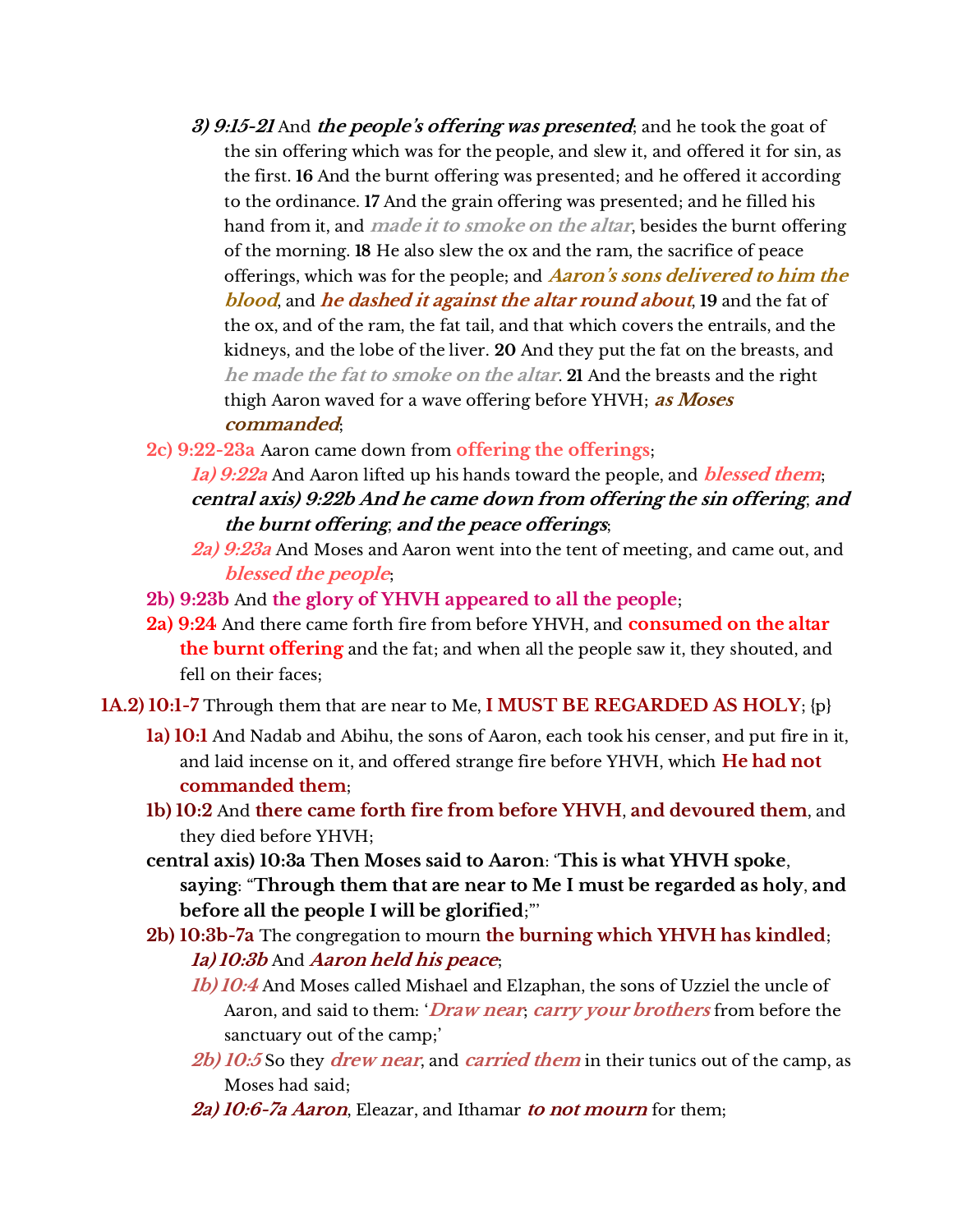- **1A) 10:6A** And Moses said to Aaron, and to Eleazar and to Ithamar, his sons: 'Let not the hair of your heads go loose, neither rend your clothes, **THAT YOU DO NOT DIE**;
- **CENTRAL AXIS) 10:6B AND THAT HE IS NOT ANGRY WITH ALL THE CONGREGATION**; **BUT LET YOUR BROTHERS**, **THE WHOLE HOUSE OF ISRAEL**, **MOURN THE BURNING WHICH YHVH HAS KINDLED**;
- **2A) 10:7A** And you shall not go out from the door of the tent of meeting, **LEST YOU DIE**; for the anointing oil of YHVH is upon you;'

## **2a) 10:7b** And **they did according to the word of Moses**; {p}

**1A.3) 10:8-11** Intoxication forbidden for priests that they may **DISTINGUISH BETWEEN CLEAN AND UNCLEAN**; {p}

- **1a) 10:8-9a** And YHVH spoke to Aaron, saying: **9** '**Drink no wine nor strong drink**, you, nor your sons with you, when you go into the tent of meeting;
- **central axis) 10:9b That you do not die**; **it shall be a statute forever throughout your generations**;
- **2a) 10:10-11** And **that you may distinguish between the holy and the common**, and between the unclean and the clean; **11** and that you may teach the children of Israel all the statutes which YHVH has spoken to them by the hand of Moses;' **{p}**

## **1B) 10:12-15** The goat of **THE SIN OFFERING TO BE EATEN**;

- **1a) 10:12-13 Aaron's que**, **anq his sons' que**, **as YHVH has commanded**;
	- **1a) 10:12a** And Moses spoke to Aaron, and to Eleazar and to Ithamar, his sons that were left: 'Take the grain offering that remains of **the offerings of YHVH made by fire**;
	- **1b) 10:12b** And **eat it** without leaven beside the altar;

## **central axis) 10:12c For it is most holy**;

- **2b) 10:13a** And you shall **eat it** in a holy place, because it is your due, and your sons' due;
- **2a) 10:13b** Of **the offerings of YHVH made by fire**; for so I am commanded;
- **1b) 10:14a** And the breast of the **wave offering**;
- **1c) 10:14b** And the thigh of the **heave offering**;
- **central axis) 10:14c You shall eat in a clean place**; **you**, **and your sons**, **and your daughters with you**; **for they are given as your due**, **and your sons**' **due**, **out of the sacrifices of the peace offerings of the children of Israel**;
- **2c) 10:15a** The thigh of the **heave offering**;
- **2b) 10:15b** And the breast of the **wave offering** shall they bring with the offerings of the fat made by fire, to wave it for a wave offering before YHVH;
- **2a) 10:15c** And it shall be **yours**, **anq your sons'** with you, **as your due** for ever; **as YHVH has commanded**;'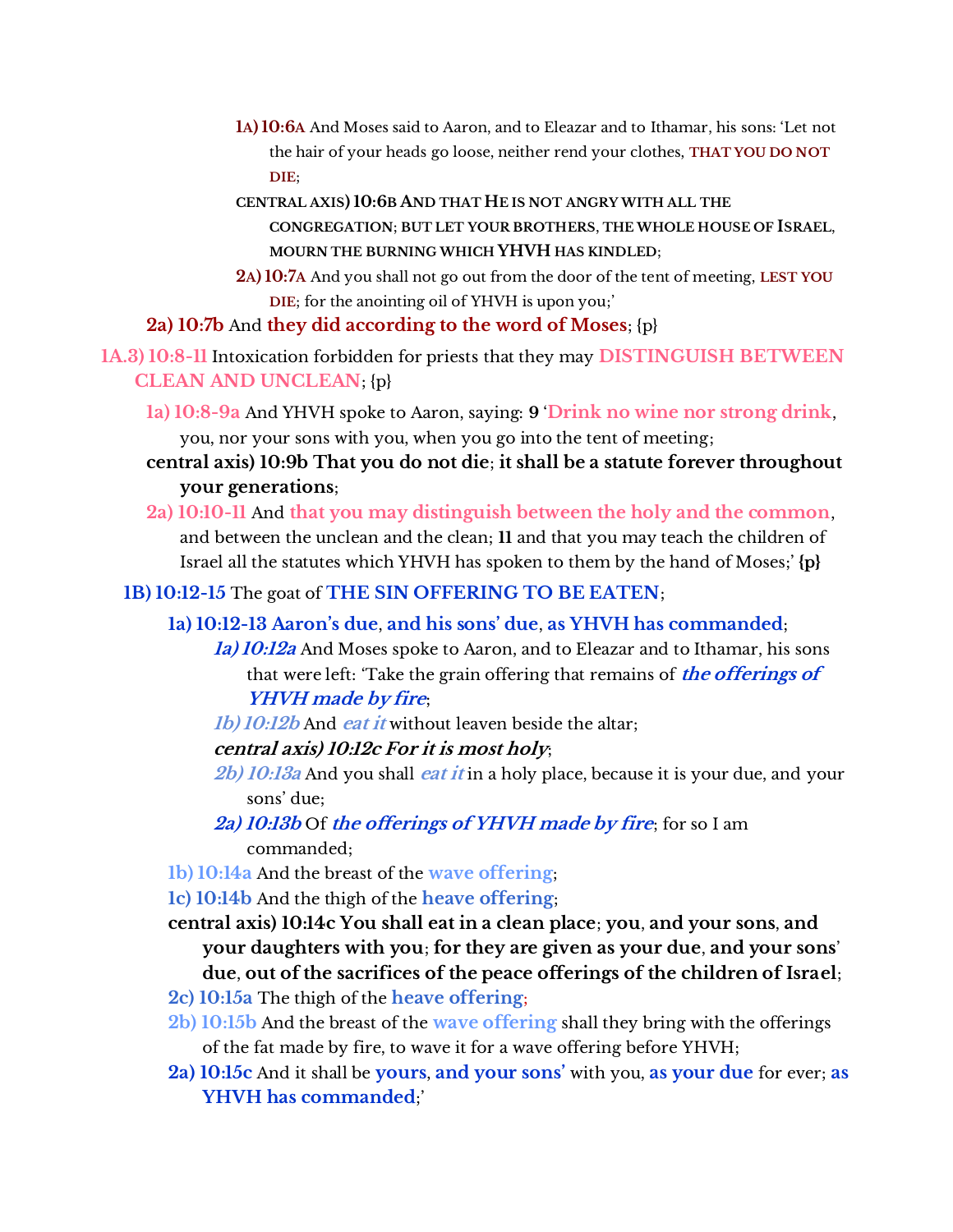# **CENTRAL AXIS) 10:16-18 ITS BLOOD WAS NOT BROUGHT INSIDE THE HOLY PLACE;**

- **1a) 10:16-17a** And Moses diligently inquired for the goat of the sin offering, and, behold, it was burnt; and he was angry with Eleazar and with Ithamar, the sons of Aaron that were left, saying: **17** 'Why have you not **eaten the sin offering in the place of the sanctuary**;
- **central axis) 10:17b Seeing it is most holy**, **and He has given it to you to bear the iniquity of the congregation**, t**o make atonement for them before YHVH**?
- **2a) 10:18** Behold, the blood of it was not brought into the sanctuary within; you should certainly **have eaten it in the sanctuary**, as I commanded;'
- **2B) 10:19-20** And Aaron spoke to Moses: 'Behold, this day they have offered their sin offering and their burnt offering before YHVH, and there have befallen me such things as these; and if I had **EATEN THE SIN OFFERING** today, would it have been wellpleasing in the sight of YHVH?' **20** And when Moses heard that, it was well-pleasing in his sight; {p}

**2A.1,2&3) 11:1-47 CLEAN** and **UNCLEAN** animals / **CONSECRATE** yourselves / **I AM HOLY** / **DISTINGUISH BETWEEN UNCLEAN** and **CLEAN**; {s+s+p}

**1a) 11:1-43** The law of **clean and unclean animals** that may or may not be eaten; **1a.1) 11:1-8 That which may or may not be eaten**; {s+s+…}

#### **1A) 11:1-3 THAT WHICH MAY BE EATEN**;

- **1a) 11:1-2a** And YHVH spoke to Moses and to Aaron, saying to them: **2** 'Speak to the children of Israel, saying: "These are the living things which **you may eat**;
- **1b) 11:2b Among all the beasts** that are on the earth;
- **central axis) 11:3a Whatever parts the hoof**, **and is wholly cloven-footed**, **and chews the cud**;
- **2b) 11:3b Among the beasts**;
- **2a) 11:3c** That **you may eat**;

### **CENTRAL AXIS) 11:4A NEVERTHELESS**;

**2A) 11:4B-8 THAT WHICH MAY NOT BE EATEN**;

**1a) 11:4b** These **you shall not eat**;

- **central axis) 11:4c Of them that only chew the cud**, **or of them that only part the hoof**;
- **2a) 11:4d-8** The camel, because he chews the cud but does not part the hoof, he is unclean to you. **5** And the rock-badger, because he chews the cud but does not part the hoof, he is unclean to you. **6** And the hare, because she chews the cud but does not part the hoof, she is unclean to you. 7 And the swine, because he parts the hoof, and is cloven-footed, but does not chew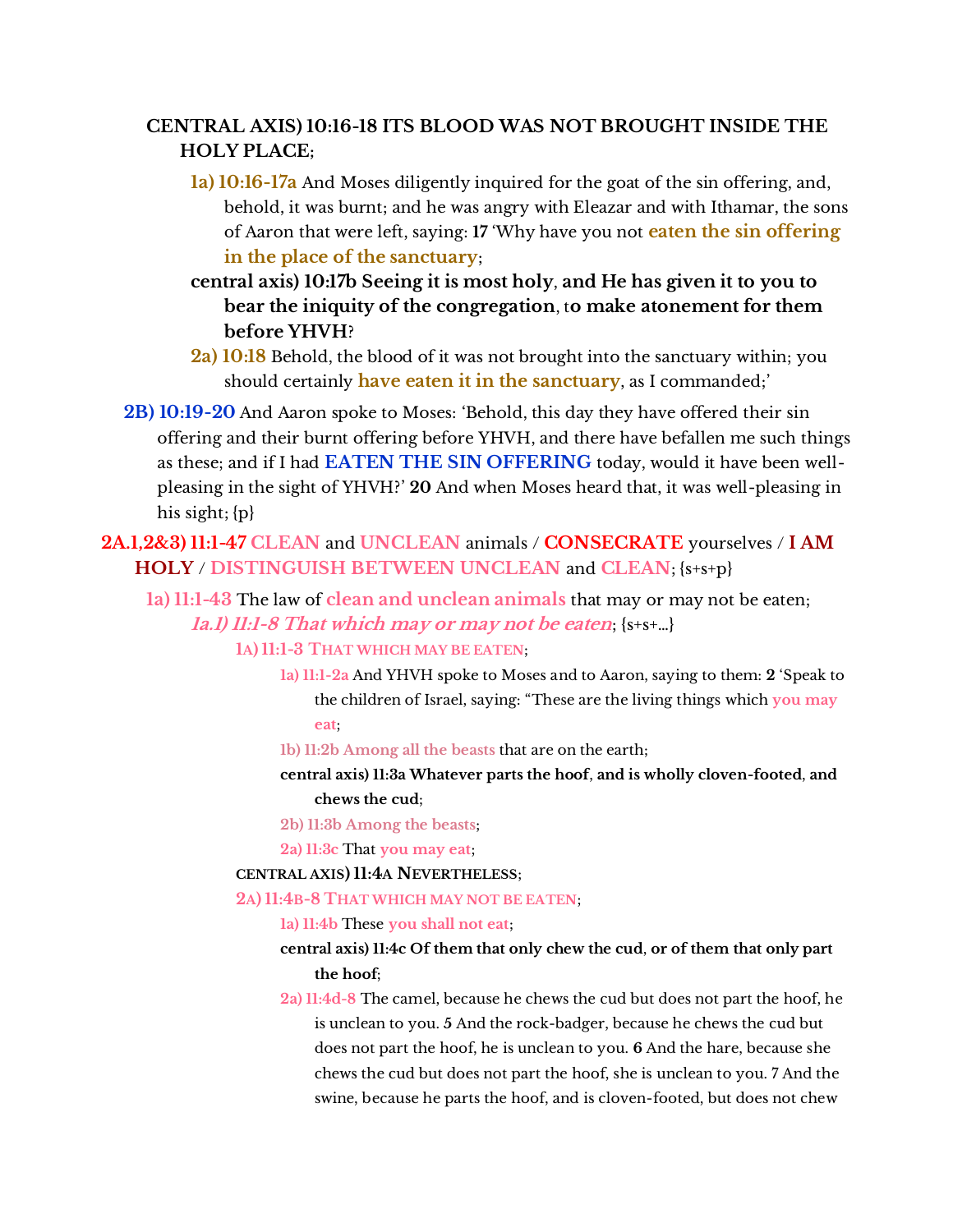the cud, he is unclean to you. **8** Of their flesh **you shall not eat**, and their

carcasses you shall not touch; they are unclean to you;

**1a.2) 11:9-31** That which is **detestable**;

**1A) 11:9-19** That which is **DETESTABLE AMONG THE WATER AND WINGED CREATURES**;

- **1a) 11:9-11 These you may eat** of all that are in the waters;
	- **1A) 11:9A THESE YOU MAY EAT** of all that are in the waters;
	- **1B) 11:9B WHATEVER HAS FINS AND SCALES** in the waters, in the seas, and in the rivers;
	- **CENTRAL AXIS) 11:9C THEM YOU MAY EAT**;
	- **2B) 11:10A** And **ALL THAT DO NOT HAVE FINS AND SCALES** in the seas, and in the rivers, of all that swarm in the waters, and of all the living creatures that are in the waters,
	- **2A) 11:10B-11** They are a detestable thing to you, **11** and they shall be a detestable thing to you; **YOU SHALL NOT EAT** of their flesh, and their carcasses you shall hold detestable;
- **1b) 11:12a** Whatever has no **fins nor scales** in the waters;
- **1c) 11:12b** That is a **detestable thing** to you;
- **2c) 11:13a** And these you shall hold **detestable**;
- **2b) 11:13b** Among the **winged creatures**;
- **2a) 11:13c-19 They shall not be eaten**, they are a detestable thing: the great vulture, and the bearded vulture, and the osprey; **14** and the kite, and the falcon after its kinds; **15** every raven after its kinds; **16** and the ostrich, and the night-hawk, and the sea-mew, and the hawk after its kinds; **17** and the little owl, and the cormorant, and the great owl; **18** and the horned owl, and the pelican, and the carrion-vulture; **19** and the stork, and the heron after its kinds, and the hoopoe, and the bat;
- **1B) 11:20** All **WINGED SWARMING THINGS** that go on all fours are a **DETESTABLE THING** to you;
- **CENTRAL AXIS) 11:21-22 YET THESE YOU MAY EAT OF ALL WINGED SWARMING THINGS THAT GO UPON ALL FOURS**, **WHICH HAVE JOINTED LEGS ABOVE THEIR FEET**, **WITH WHICH TO LEAP ON THE EARTH**; **22 EVEN OF THESE YOU MAY EAT**: **THE LOCUST AFTER ITS KINDS**, **AND THE BALD LOCUST AFTER ITS KINDS**, **AND THE CRICKET AFTER ITS KINDS**, **AND THE GRASSHOPPER AFTER ITS KINDS**;
- **2B) 11:23-28** All **WINGED SWARMING THINGS**, which have four feet, are a **DETESTABLE THING**; {s}
	- **1a) 11:23-24a** But all winged swarming things, which have four feet, are a detestable thing to you. **24** And by these you shall become **unclean**;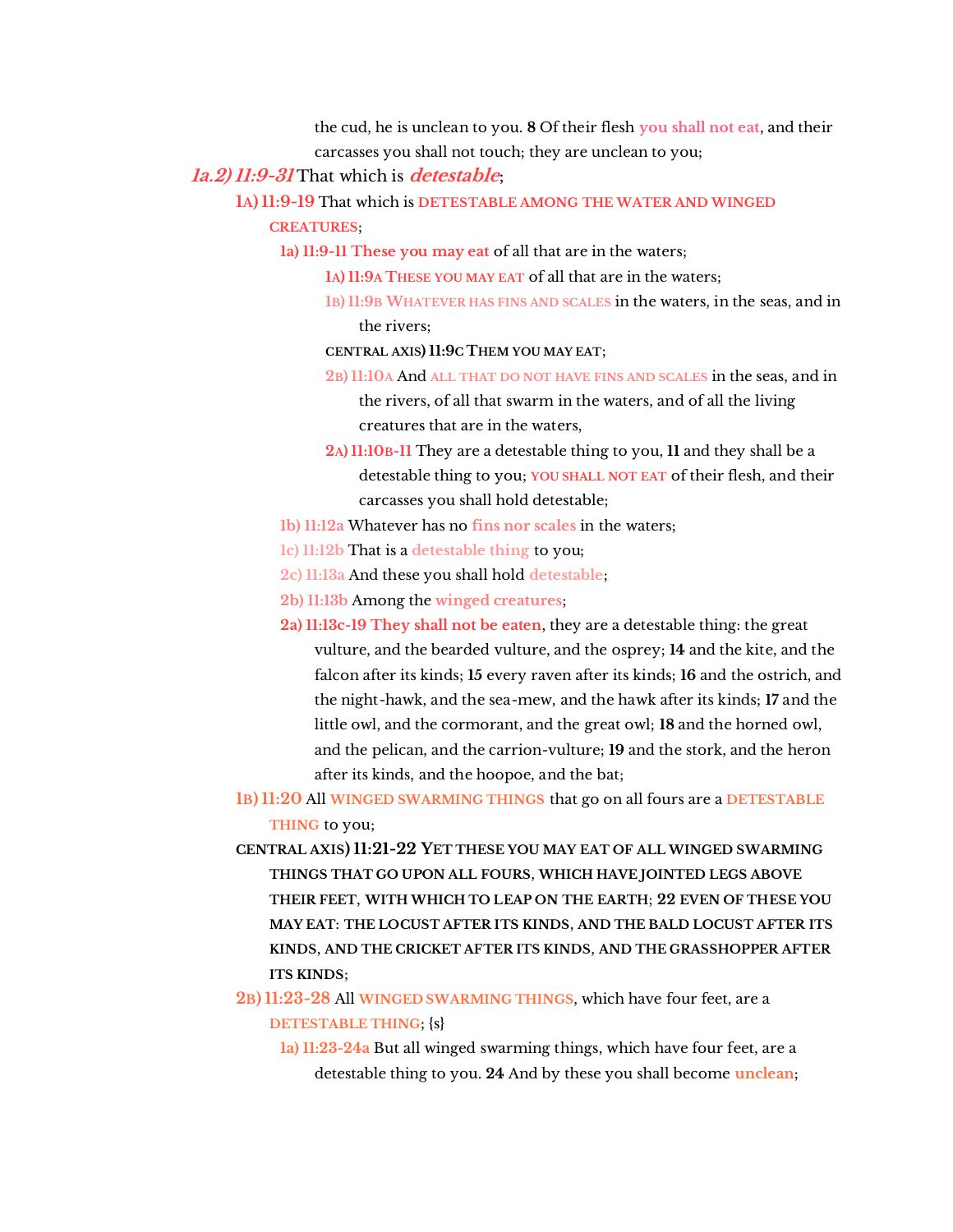- **1b) 11:24b-25 Whoever touches their carcass** shall be unclean until evening. **25** And **whoever bears** any of **their carcass** shall wash his clothes, and be unclean until evening;
- **1c) 11:26a** Every beast which parts the hoof, but is not cloven-footed, nor chews the cud, **is unclean to you**;
- **central axis) 11:26b Every one that touches them shall be unclean**;
- **2c) 11:27a** And whatever goes upon its paws, among all beasts that go on all fours, **they are unclean to you**;
- **2b) 11:27b-28a Whoever touches their carcass** shall be unclean until evening. **28** And **he that bears their carcass** shall wash his clothes, and be unclean until evening;
- **2a) 11:28b** They are **unclean** to you; {s}
- **2A) 11:29-31** And these are they which are **UNCLEAN TO YOU AMONG THE SWARMING THINGS** that swarm upon the earth: the weasel, and the mouse, and the great lizard after its kinds, **30** and the gecko, and the land-crocodile, and the lizard, and the sand-lizard, and the chameleon. **31** These are they which are
	- unclean to you among all that swarm; whoever touches them, when they are dead, shall be unclean until the evening;

#### **1b) 11:32-35** Upon whatever **their carcass falls** shall be unclean;

- **1A) 11:32A** And upon whatever any of them, **WHEN THEY ARE DEAD**, **FALLS**, it shall be unclean; whether it be any vessel of wood, or raiment, or skin, or sack, whatever vessel it is, with which any work is done, it must be put into water, and it shall be unclean until evening;
- **CENTRAL AXIS) 11:32C THEN SHALL IT BE CLEAN**;
- **2A) 11:33-35** Upon whatever **THEIR CARCASS FALLS** shall be unclean;
	- **1a.1) 11:33a** And every earthen vessel into which **any of them falls**, whatever is in it shall be unclean;
	- **1a.2) 11:33b** And **it you shall break**;
	- **1b) 11:34a All food** in it which may be eaten, on which water comes, **shall be unclean**;
	- **2b) 11:34b** And **all drink** in every such vessel that may be drunk **shall be unclean**;
	- **2a.1) 11:35a** And every thing upon which any part of **their carcass falls** shall be unclean; whether oven, or range for pots;
	- **2a.2) 11:35b It shall be broken** in pieces; they are unclean, and shall be unclean to you;

# **central axis) 11:36a Nevertheless a fountain or a cistern where there is <sup>a</sup> gathering of water shall be clean**;

**2b) 11:36b-38** But he who touches their carcass shall be unclean. **37** And if any of **their carcass falls** upon any sowing seed which is to be sown, it is clean. **38**